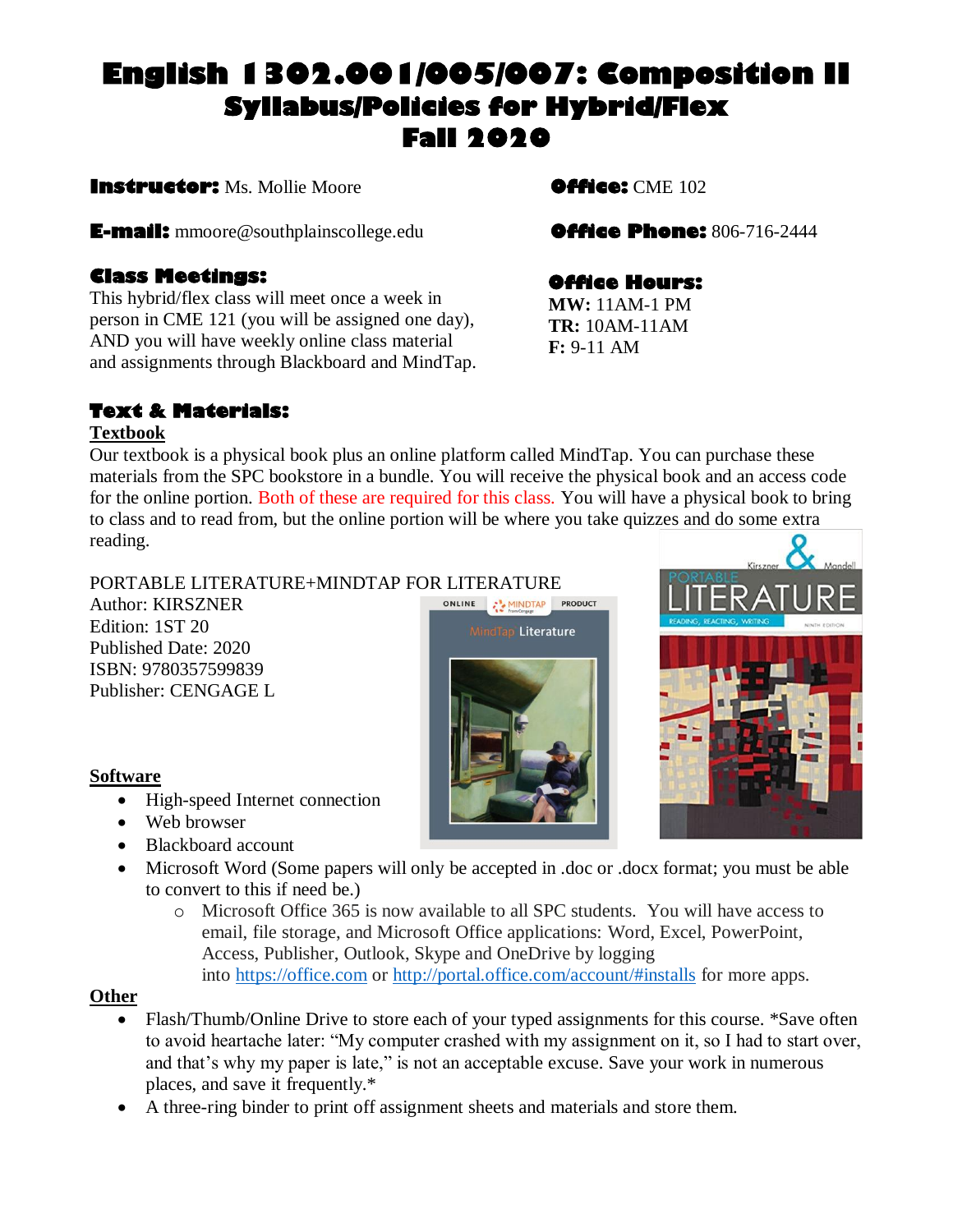### **Course Description:**

This course is a continuation of English 1301 which includes an introduction to literature and collateral readings. It also teaches students how to write a college-level research paper.

#### **Scope/Purpose:**

English 1302 continues the purpose of English 1301: to help students to think well by helping them to write well. Unlike English 1301, English 1302 has a two-fold purpose: it encourages critical thinking by introducing the students to imaginative literature, to the modes of artistic thought, and to the critical responses appropriate to these modes of thought.

#### **Requirements:**

1. Students will read numerous short stories and poems, will participate in class discussions of the readings, and will be tested over their understanding of the readings through quizzes, examinations, and/or written assignments.

2. Students will complete one or more written assignments which may include, but not be limited to, one multi-source research paper, two or more shorter papers (summary, synthesis, critique, explication), or a series of research questions or projects.

3. Individual instructors may also require major examinations over the readings or any part of the course content.

4. Individual instructors may occasionally use film, stage productions, or other art forms to support the text, in which case students may also be tested over their understanding of content or of differences between the written text and the alternate presentation of that text.

### **Goals/Objectives:**

By the end of the course, a student should have written a multiple source paper and at least two analytical papers in MLA style which demonstrate the ability:

- $\rightarrow$  to practice and refine the skills of expository and argumentative writing already developed in English 1301;
- $\rightarrow$  to understand the major elements of literature as these are highlighted by the instructor;
- $\rightarrow$  to apply critical thinking to the study of literature and to write essays which demonstrate that critical thinking, such as summary, paraphrase, synthesis, and single-source assignments;
- $\rightarrow$  to use a library for research purposes; to research and write an accurately documented paper.

| <b>Breakdown of Grades:</b> |     |
|-----------------------------|-----|
| <b>Minor Assignments:</b>   |     |
| MindTap Reading/Quizzes     | 25% |
| <b>Discussion Boards</b>    | 10% |
| <b>Essay Process Work</b>   | 5%  |
| Major Essays:               |     |
| $Essay \#1$                 | 10% |
| Essay $#2$                  | 15% |
| <b>Research Paper</b>       | 25% |
| <b>Final Exam Essay</b>     | 10% |
| Total                       |     |

| <b>Minor Assignments</b>                  | 40%  |
|-------------------------------------------|------|
| <b>Major Essays</b>                       | 60%  |
| Total                                     | 100% |
|                                           |      |
|                                           |      |
| <b>Grading Scale:</b>                     |      |
| A (Superior): 100-90%                     |      |
| B (Good): 89-80%                          |      |
| C (Average): 79-70%<br>$D (Poor): 69-60%$ |      |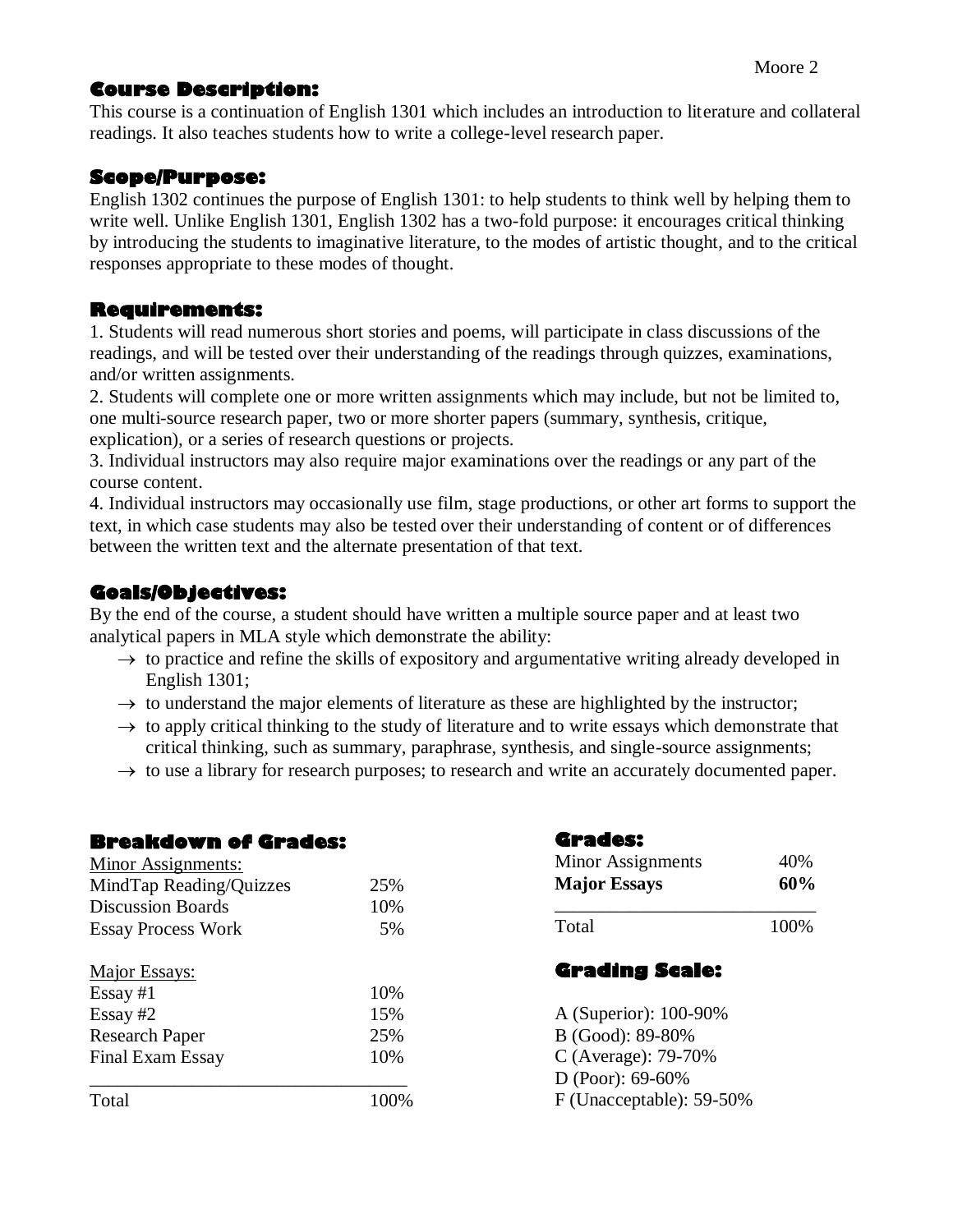#### **Evaluation:**

Essays and writing assignments will be evaluated according to the following general criteria:

- Use of the conventions of standard grammar.
- Use of the appropriate pattern of development for the assignment.
- Use of the principles of unity and coherence.
- Use of logical, factual arguments to advance a precise, concise, and sophisticated thesis that meets the intent of the assigned essay.

\* Specific assignment requirements will be posted to Blackboard and discussed in class.

\*\* All formal essays will be turned-in to Blackboard through the Turnitin Program. We will discuss this in class.

**Methods of Evaluation:** All assignments must be completed and turned in at the *beginning* of the class period identified on this syllabus unless otherwise noted. Major-assignment deadlines are **firm**. Failure to turn in an assignment on time can result in a grade of 0/F for the assignment. If you are absent, you are still responsible for turning in assignments on time, especially essays or essay components. In some cases, essays will be penalized for each day late, if the student discusses the situation with the instructor. More information will be given at a later date. Numerical grades are assigned for convenience in averaging grades only.

**Evaluation Standards:** Essays and writing assignments will be evaluated according to the following criteria: (1) accuracy of content, (2) use of the conventions of standard grammar, (3) use of the appropriate method of development for the assignment, (4) use of the principles of unity and coherence, and (5) use of logical, factual arguments to advance the thesis of the assignment. Specific assignment requirements will be posted to Blackboard.

\*Note: In college, a "C" is an average paper; it does not have anything "wrong" with it; it fulfills the assignment; it simply does not move beyond the average.\*

#### **Assignment Information/Completion:**

- $\rightarrow$  ANNOUNCEMENTS: Any information sent-out via announcements in emails or posted as an announcement on the course website is important and is, accordingly, an extension of assignment requirements and syllabus policies. Students must read all announcements and will be held responsible for any information posted in the announcements. This means you need to be sure to check your SPC-assigned email daily (not just Blackboard) in case I email you directly with a question or concern.
- $\rightarrow$  Failure to turn in an assignment on time can result in a grade of  $0/F$  for the assignment. In some cases, essays will be penalized for each day late, if the student discusses the situation with the instructor. Major-assignment (Essay) deadlines are **firm**. Late work will NOT be accepted. Failure to turn in an assignment on time could result in a grade of  $0/F$  for the assignment. Any late work may not be made-up without prior approval from the instructor.
- → **Accumulating any four zeroes in the course could result in your being dropped from the course with an X or F, at my discretion. If you fail to submit any paper or exam, you could be dropped from the course with an X or F, at my discretion.**
- $\rightarrow$  Assignments will only be available for one week at a time. Therefore, you may not do work from Week 1 during Week 2 for a grade. However, once a Unit is released, the content (notes, assignments, etc.) will be available throughout the semester, and you are allowed and encouraged to work ahead in that particular unit and to look back at any material after it is due for extra help and review for essays.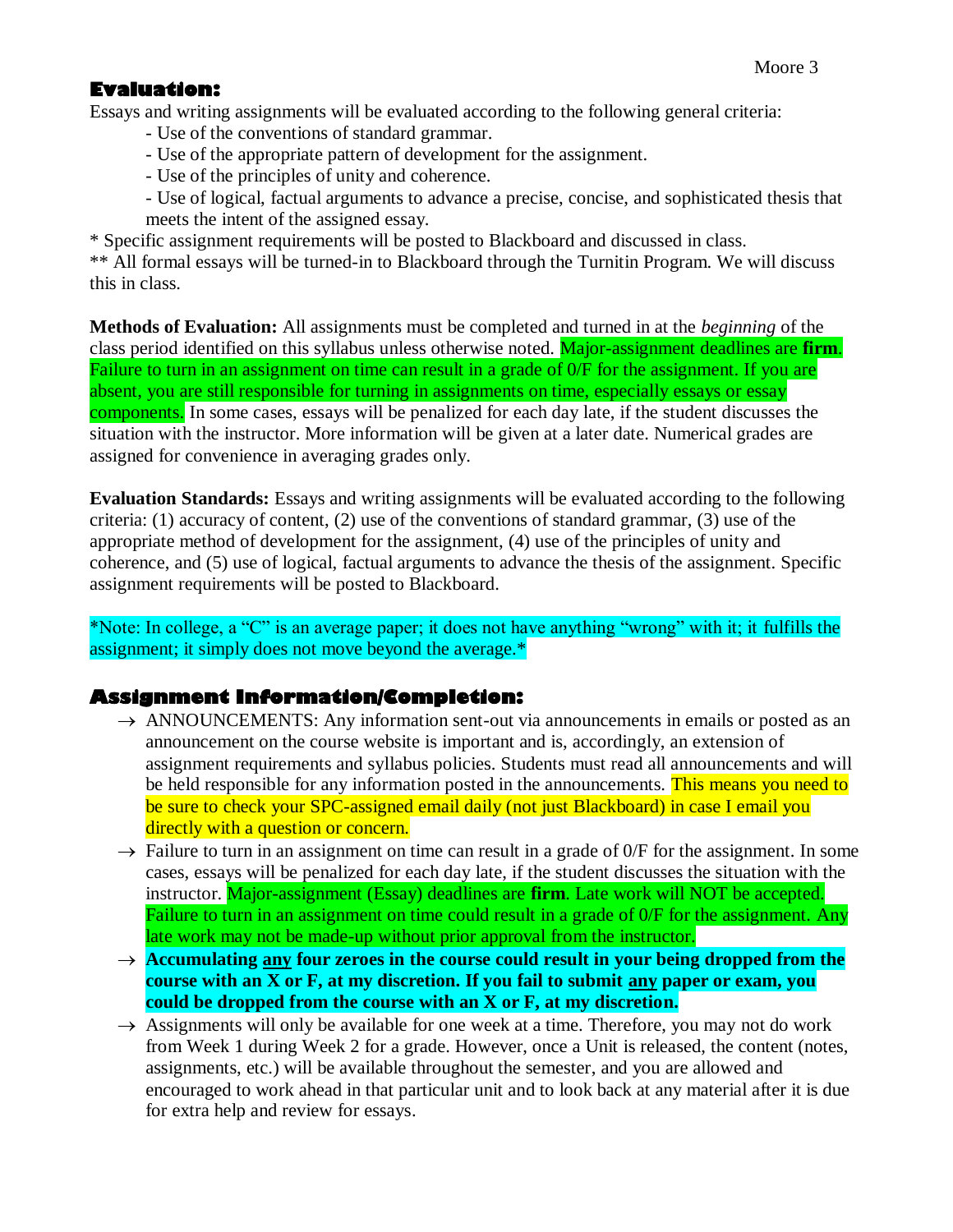### **Absence Policy:**

Hybrid/flex students are required to attend class face-to-face once a week and log in to Blackboard **frequently**. Failure to do either of these could result in penalties in grade and possible dropping from the course. If you fail to come to class on a regular basis and/or if you fail to log on every week, I will assume you are no longer taking the class. Students who fail to do one or both of these attendance requirements could be dropped from the course with an X or F.

Accumulating any four zeroes in the course could result in your being dropped from the course with an X or F, at my discretion. If you fail to submit any paper or major assignment, you could be dropped from the course with an X or F, at my discretion.

\*\*See addendum about COVID-19 below for further policies on attendance due to the coronavirus.

#### **Professionalism:**

#### **Coursework**

All coursework, however small, MUST follow the rules of Standard English and grammar, as well as maintain a professional and formal tone. I will not grade an assignment that is in incomplete sentences, uses non-standard English, or employs a disrespectful tone. Any such assignment will receive a "0."

#### **Email Etiquette**

Students should limit emails to "quick" questions. My office hours or appointments are the best way for us to address more complex questions and concerns about the course. If the answer to your question can be found in the textbook, blackboard, or syllabus, please do not message me because I will only refer you to one of these sources.

I expect students to use professional language and tone in all communication with me, including email correspondence. "Sooooooooooooooo B4 u snd me a msg……. B sure i can read it." Additionally, students should include their first and last name and section number in the "subject" line of the email or in the first line of the email. If the student does not follow these guidelines, I will not respond to his/her email. Students must use proper grammar, spelling, capitalization, and punctuation. Students should *never* ask that I respond ASAP and should refrain from using ALL CAPS and excessive punctuation!!!!!!! in the email. Finally, students should only email me from their SPC email addresses. Emails from Yahoo, Hotmail, etc. are not delivered to my inbox.

#### **Contacting the Instructor:**

The best way to reach me is through email. Although I cannot guarantee that I will respond to your email right away, I do check my email frequently. Please realize that if you email me after 5 PM, I cannot guarantee a response that night. Weekend responses may be slower or delayed until the next school day. Your SPC email is considered an official form of communication between you and me, so it is extremely important that you check your SPC email regularly.

If you have any questions or concerns about the class or your performance in the class, please do not hesitate to set up an appointment with me during office hours or write a message to me. I would rather hear about your concerns early in the semester when we still have time to work together, rather than at the end of the class when it is too late for me to help you. Also, if you have any special accommodations please let me know of your needs as soon as possible.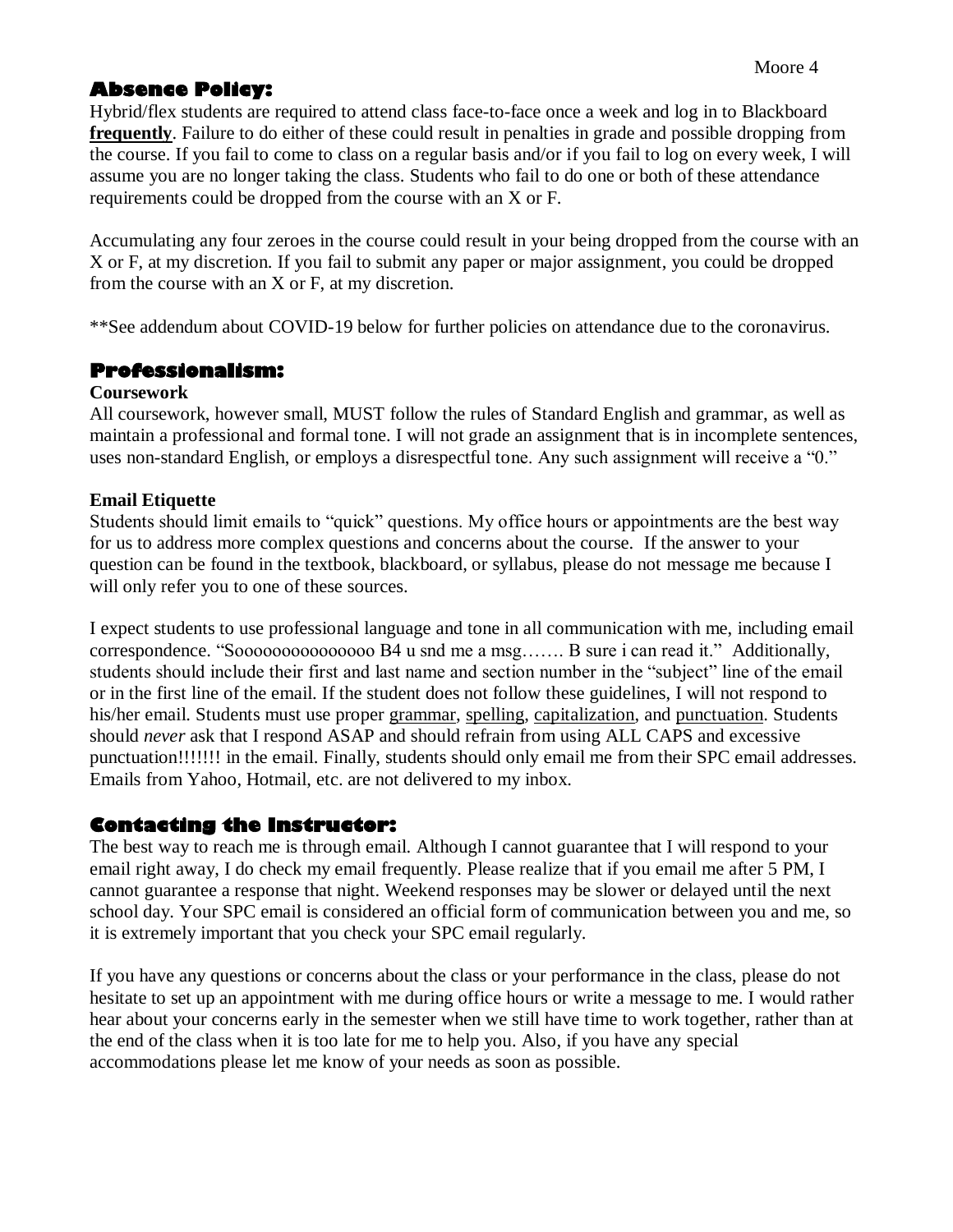#### **Academic Integrity—Plagiarism/Cheating:**

"It is the aim of the faculty of South Plains College to foster a spirit of complete honesty and a high standard of integrity. The attempt of any student to present as his or her own any work which he or she has not honestly performed is regarded by the faculty and administration as a most serious offense and renders the offender liable to serious consequences, possibly suspension" (*SPC General Catalog*, p. 23). "Complete honesty is required of the student in the presentation of any and all phases of course work. This applies to quizzes of whatever length as well as to final examinations, to daily reports and to term papers" (*SPC General Catalog*, p. 23). Students should consult the *General Catalog* on p. 23 for the college's detailed policies on plagiarism and cheating. Failure to comply with these policies will result in an F for the assignment and can result in an F for the course if circumstances warrant.

#### **Students with Disabilities:**

Students with disabilities, including but not limited to physical, psychiatric, or learning disabilities, who wish to request accommodations in this class should notify the Disability Services Office early in the semester so that the appropriate arrangements may be made. In accordance with federal law, a student requesting accommodations must provide acceptable documentation of his/her disability to the Disability Services Office. For more information, call or visit the Disability Services Office at Levelland Student Health & Wellness Center 806-716-2577, Reese Center (also covers ATC) Building 8: 806-716-4675, Plainview Center Main Office: 806-716-4302 or 806-296-9611, or the Health and Wellness main number at 806-716-2529.

#### **Statement of Nondiscrimination:**

It is the policy of this instructor not to discriminate on the basis of age, color, disability, ethnicity, gender, national origin, race, religion, sexual orientation, or veteran status.

#### **Statement of Diversity:**

In this class, the instructor will establish and support an environment that values and nurtures individual and group differences and encourages engagement and interaction. Understanding and respecting multiple experiences and perspectives will serve to challenge and stimulate all of us to learn about others, about the larger world, and about ourselves. By promoting diversity and intellectual exchange, we will not only mirror society as it is, but also model society as it should and can be.

**Covid-19:** It is the policy of South Plains College for the Fall 2020 semester that as a condition of on-campus enrollment, all students are required to engage in safe behaviors to avoid the spread of COVID-19 in the SPC community. These requirements are necessary because not everyone who is contagious exhibits symptoms of infection. Students who feel ill should follow University and health care provider guidelines for evaluating their health status, both to ensure the best health outcome for the student and also to limit transmission of COVID-19. However, even students who do not exhibit symptoms must abide by the face covering and social distancing rules at all times while on campus. The full "Return to Campus Plan, Fall 2020" may be found at

[https://www.southplainscollege.edu/emergency/SPCReturnToCampusPlans.pdf](https://nam02.safelinks.protection.outlook.com/?url=https%3A%2F%2Fwww.southplainscollege.edu%2Femergency%2FSPCReturnToCampusPlans.pdf&data=01%7C01%7Cmmoore%40southplainscollege.edu%7C10ac11f00eee476d5ec008d8396905af%7C6d91b166cf6a45e99e22a02625d082a9%7C0&sdata=who%2FNDvlg7FM47CHoybyd%2Fj5TXs1824NQfmHXcnEnJc%3D&reserved=0)

**Face masks:** all students will properly wear CDC-compliant face coverings while in SPC buildings including in classrooms, labs, hallways, and restrooms. Face masks need to be worn so as to cover both the student's nose and mouth. Failure to comply with this policy may result in dismissal from the current class session. If the student refuses to leave the classroom or lab after being dismissed, the student may be referred to the Dean of Students on the Levelland campus or the Dean/Director of external centers for Student Code of Conduct Violation.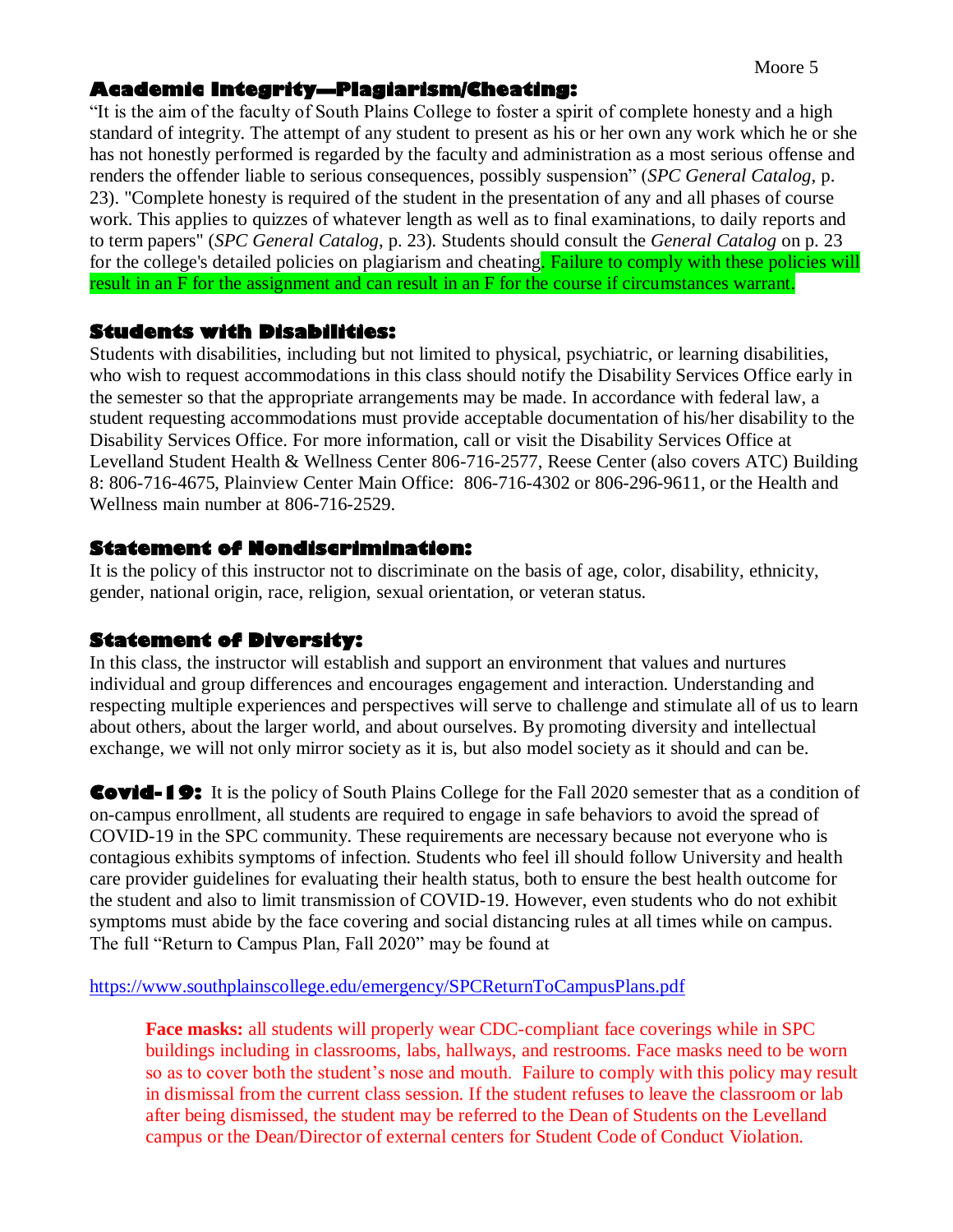**Accommodations:** The Americans with Disabilities Act (ADA) regulations do not require or allow the college to alter operating policy as an accommodation. Anyone with concerns regarding health and the face covering policy may contact DeEtte Edens, BSN, RN at 806-716- 2376 to request a reasonable accommodation. Reasonable accommodations may include allowing a person to wear a scarf, a loose face covering, or face shield instead of a face mask, offering appointments by telephone or video calls, or offering enrollment in online courses.

**Personal Hygiene:** All students are encouraged to implement good hygiene measures such as washing hands regularly, using hand sanitizer, and covering coughs/sneezes. Hand sanitizing stations will be installed across all SPC locations.

**Social Distancing:** Face coverings are not a substitute for social distancing. Students shall observe CDC approved distancing guidelines in all instructional spaces, both indoors and outdoors. Students should avoid congregating around instructional space entrances before and after class sessions. Students should exit the instructional space immediately after the end of class to help ensure social distancing and to allow for those attending the next scheduled class session to enter.

**Exposure:** If you believe that you have been exposed to COVID-19, you should remain off campus. Contact your instructor or Health Services, DeEtte Edens, BSN, RN. If you are tested positive, please contact Health Services, DeEtte Edens, BSN, RN at 806-716-2376 or [dedens@southplainscollege.edu](mailto:dedens@southplainscollege.edu) for quarantine guidance.

Attendance: If you test positive for Covid-19, you will not be penalized for absences as long as you've submitted appropriate documentation. However, you will still need to turn in all assignments in a responsible manner and keep up with the rest of the class.

**\*This syllabus and schedule is subject to change at the instructor's discretion. Continued enrollment by the student in the course indicates that the student agrees and will abide by all policies set forth in this syllabus by the instructor.\***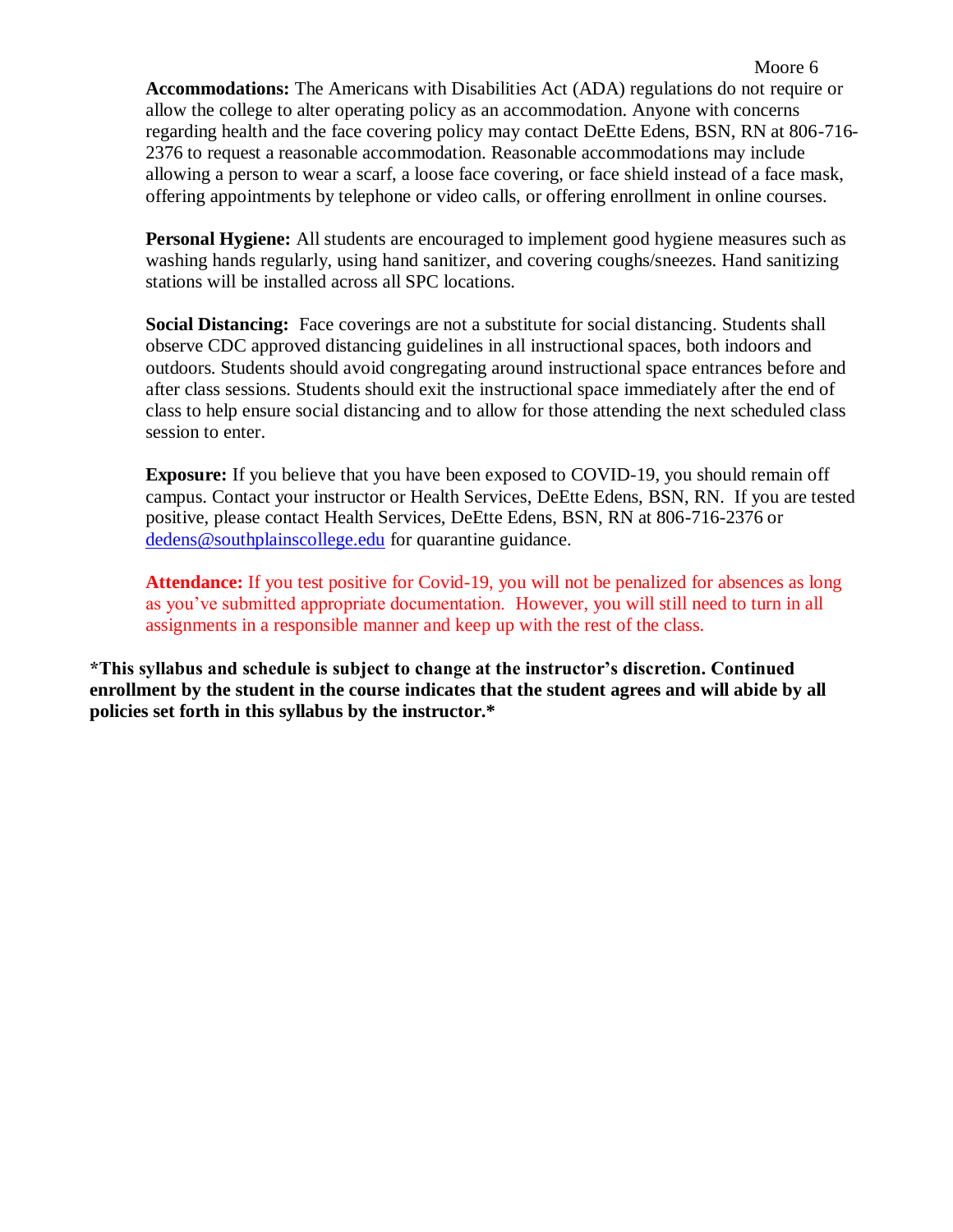## **Unit 1: Introductions & Foundations Opens Monday 8/24 12:00 AM**

#### **Week 1: Critical Thinking, Reading, & Writing**

All students come to class both days divided by time: Group 1 comes at 8:00-8:30 AM // Group 2 comes at 8:45-9:15 AM Group 1 comes at 1:00-1:30 PM // Group 2 comes at 1:45-2:15 PM

Online Work Due: Friday 9/4 11:59 PM (Suggested Completion Date: Friday 8/28)

- Introductions & Discussion Board #1
- Course Information & Structure
- MindTap Activities
	- o Critical Reading, Thinking, & Responding
	- o Research & Documentation

#### **Week 2: Crash Course in Literature & Writing Review**

Group 1 comes to class Monday or Tuesday Group 2 comes to class Wednesday or Thursday Online Work Due: Friday 9/4 11:59 PM

- Applying Literary Terms in the Genres
	- o Fiction
	- o Poetry
- Writing Review
	- o Writing Essays
	- o Thesis Statements, Topic Sentences, & Supporting Ideas
	- o Reading & Analyzing Literature
- Helpful Handouts
	- o Questions to Ask About Short Stories
	- o Questions to Ask About Poems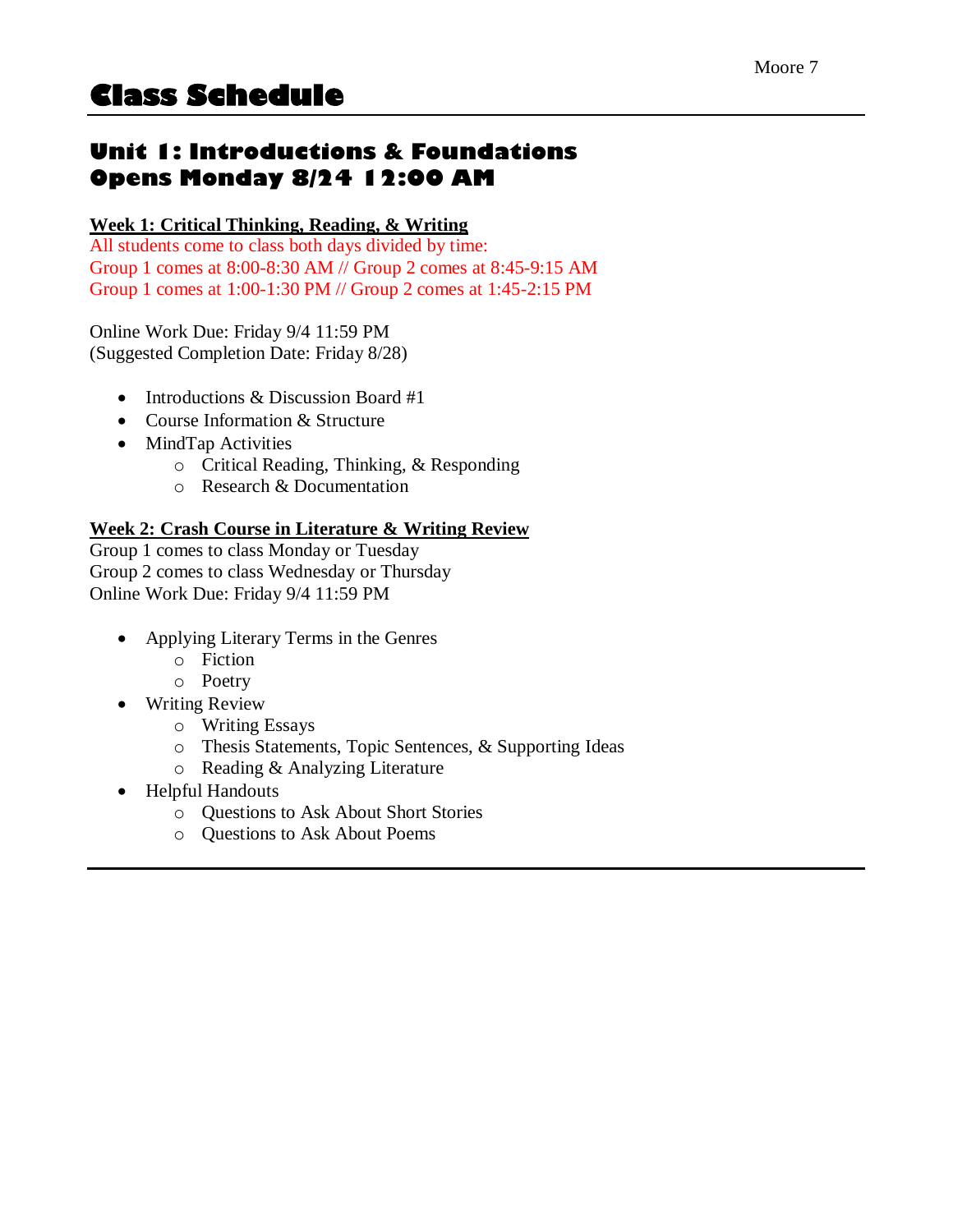## **Unit 2: Life, Love, & Literature Opens Friday 9/4 12:00 AM**

**Week 3: Love, Relationships, & Family**

### **Monday 9/7: Labor Day Holiday (no classes)**

All students come to class Wednesday 9/9 divided by time: Group 1 comes at 8:00-8:30 AM // Group 2 comes at 8:45-9:15 AM Group 1 comes at 1:00-1:30 PM // Group 2 comes at 1:45-2:15 PM

Online Work Due: Friday 9/11

- Essay #1 Assignment
- Short Stories
	- o Kate Chopin, "The Story of an Hour" (1894)
	- o Raymond Carver, "What We Talk about When We Talk about Love" (1981)
	- o Alice Walker, "Everyday Use" (1973)
- Poems
	- o Anne Bradstreet, "Upon the Burning…"(1666)
	- o Robert Burns, "Oh, My Love Is Like a Red, Red Rose" (1794)
	- o Robert Hayden, "Those Winter Sundays" (1966)
	- o Edna St. Vincent Millay, "Love is not all" (1931)
	- o Theodore Roethke, "My Papa's Waltz" (1948)
	- o William Shakespeare, "My Mistress's Eyes Are Nothing Like the Sun" (1609)

#### **Week 4: Time (Past & Present/Innocence & Experience)**

Group 1 comes to class Monday Group 2 comes to class Wednesday Online Work Due: Friday 9/18

- Discussion Board #2
- Short Stories
	- o F. Scott Fitzgerald, "Babylon Revisited" (1931)
	- o James Joyce, "Araby" (1914)
	- o William Faulkner, "A Rose for Emily" (1930)
- Poems
	- o Elizabeth Bishop, "The Fish" (1946)
	- o William Blake, "The Lamb" (1789)
	- o William Blake, "The Tyger" (1794)
	- o Robert Herrick, "To the Virgins, to Make Much of Time" (1648)
	- o A.E. Housman, "When I Was One-And-Twenty" (1896)
	- o Robert Frost, "The Road Not Taken" (1916)
	- o Robert Frost, "Birches" (1915)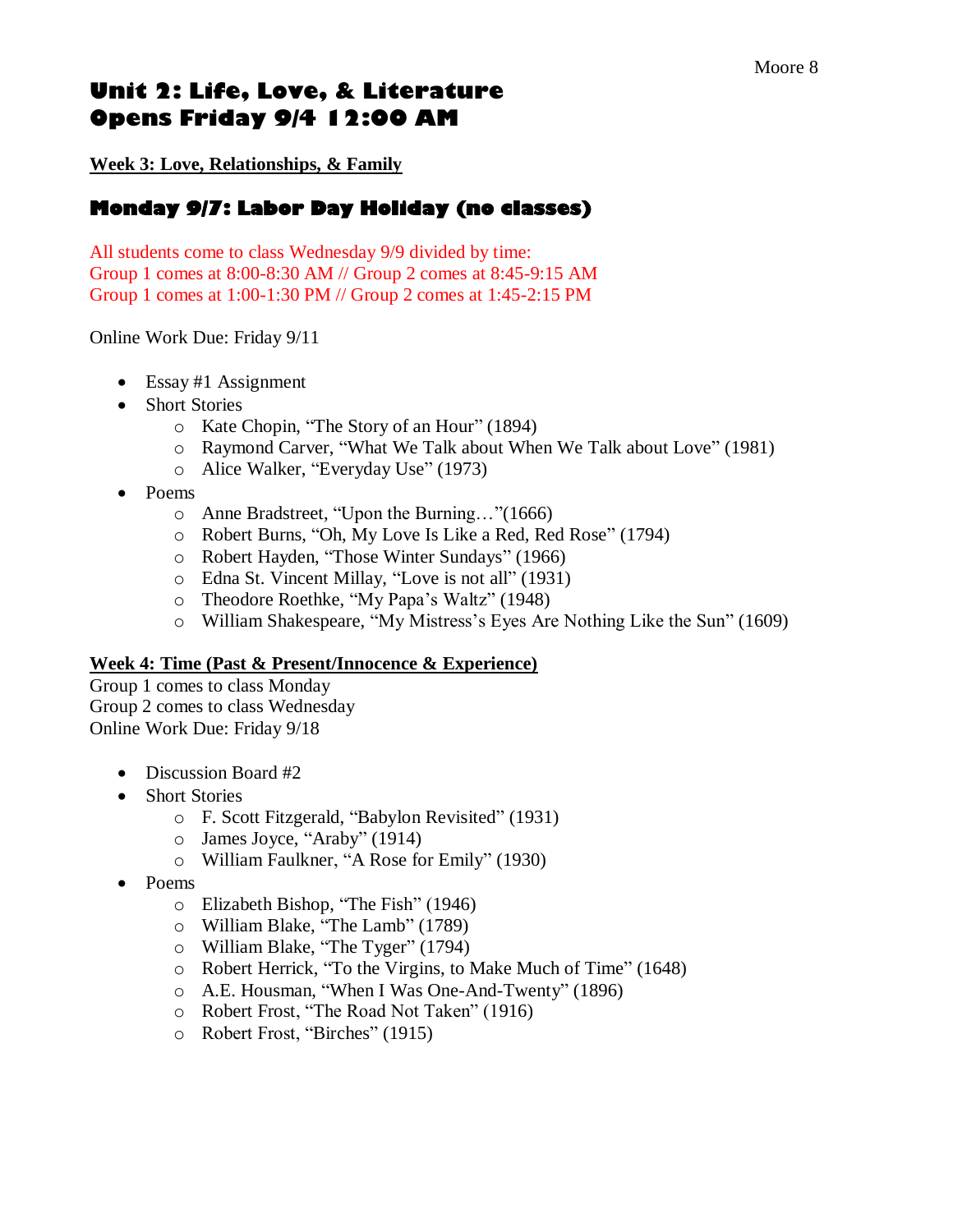#### **Week 5: Life & Death/Survival & Suffering**

Group 1 comes to class Monday Group 2 comes to class Wednesday Online Work Due: Friday 9/25

- Short Stories
	- o Jack London, "To Build a Fire" (1908)
	- o Ursula K. Le Guin, "The Ones Who Walk Away from Omelas" (1973)
	- o Flannery O'Conner, "A Good Man Is Hard to Find" (1949)
- Poems
	- o Anonymous, "The Twenty-Third Psalm" (1000 BCE)
	- o Matthew Arnold, "Dover Beach" (1867)
	- o W.H. Auden, "Musee des Beaux Arts" (1939)
	- o John Donne, "Death Be Not Proud" (1610)
	- o Seamus Heaney, "Mid-Term Break" (1998)
	- o Dylan Thomas, "Do Not Go Gentle…"(1951)
	- o Emily Dickinson, "Because I could not stop for Death—"(1862)
	- $\circ$  Emily Dickinson, "I heard a Fly buzz when I died "(1862)
- Writing & Citing Review
- Essay #1 DUE

## **Unit 3: Stories & Society Opens Friday 9/25**

#### **Week 6: Physical & Mental Health**

Group 1 comes to class Monday Group 2 comes to class Wednesday Online Work Due: Friday 10/2

- Essay #2 Assignment
- Short Stories
	- o Charlotte Perkins Gilman, "The Yellow Wallpaper" (1892)
	- o Edgar Allan Poe, "The Cask of Amontillado" (1846)
	- o Herman Melville, "Bartleby the Scrivener" (1853)
- Poems
	- o Rafael Campo, "What the Body Told" (1996)
	- o Paul Laurence Dunbar, "We Wear the Mask" (1896)
	- o Sylvia Plath, "Mirror" (1971)
	- o Edwin Arlington Robinson, "Richard Cory" (1897)
	- o Stevie Smith, "Not Waving but Drowning" (1957)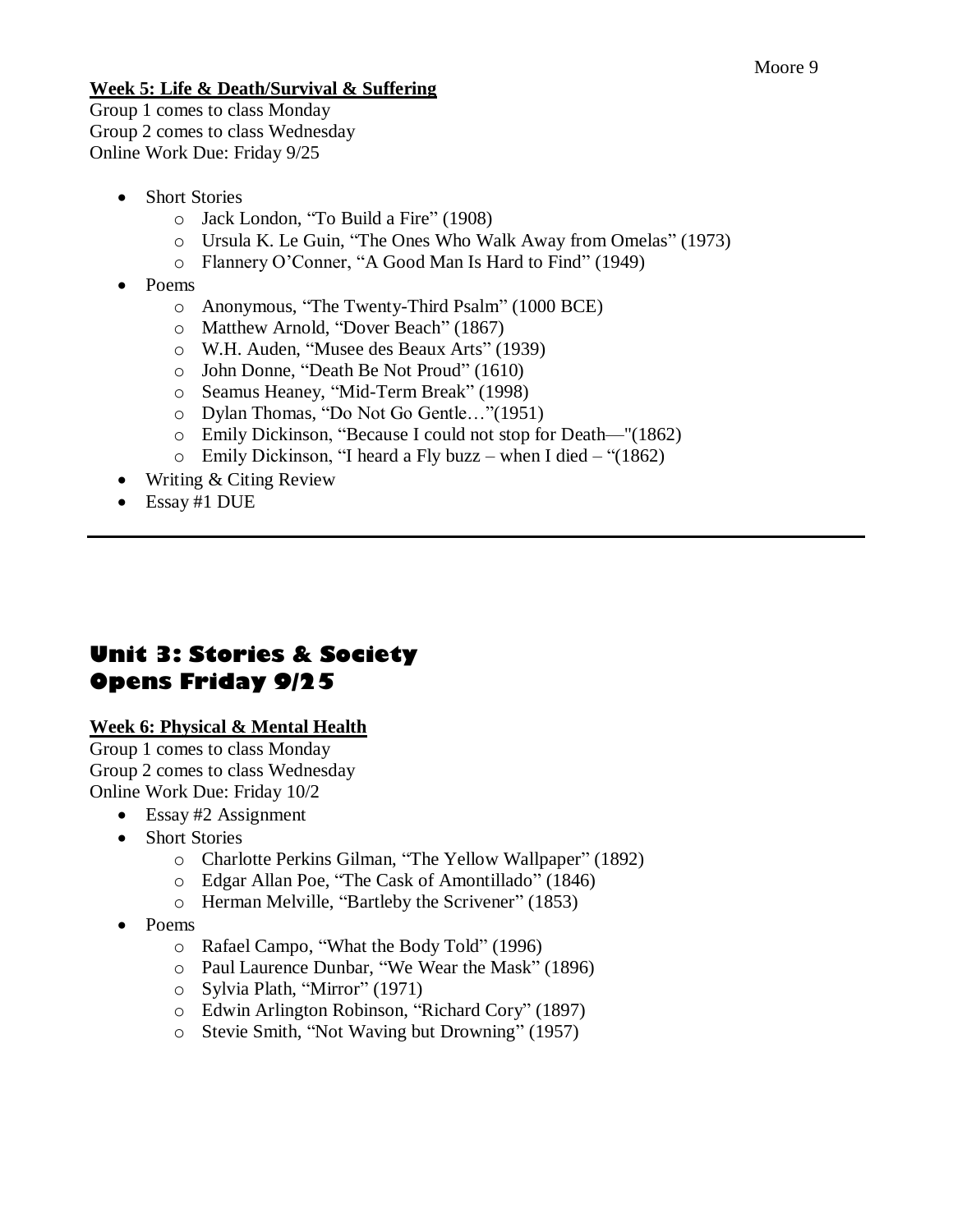#### **Week 7: War & Politics**

Group 1 comes to class Monday Group 2 comes to class Wednesday Online Work Due: Friday 10/9

- Discussion Board #3
- Short Stories
	- o Kurt Vonnegut, "Harrison Bergeron" (1961)
	- o Toni Morrison, "1919" (1973)
	- o Tim O'Brien, "How to Tell a True War Story" (1990)
- Poems
	- o e. e. cummings, "next to of course god America I" (1926)
	- o T.S. Eliot, "The Waste Land" (1922)
	- o Thomas Hardy, "The Convergence of the Twain" (1915)
	- o Thomas Hardy, "The Man He Killed" (1902)
	- o Randall Jarrell, "The Death of the Ball Turret Gunner" (1945)
	- o Wilfred Owen, "Dulce et Decorum Est" (1920)
	- o Walt Whitman, "O Captain! My Captain!" (1865)
	- o William Butler Yeats, "An Irish Airman Foresees His Death" (1919)

#### **Week 8: Voices of Immigrants & the Oppressed**

Group 1 comes to class Monday Group 2 comes to class Wednesday Online Work Due: Thursday 10/15

### **Friday 10/16 Fall Break Holiday**

- Short Stories
	- o Ralph Ellison, "King of the Bingo Game" (1944)
	- o Judith Ortiz Cofer, "Silent Dancing" (1990)
	- o Achy Obejas, "We Came All the Way…"(1994)
- Poems
	- o Anonymous, "Go Down Moses" (1853)
	- o Judith Ortiz Cofer, "The Latin Deli" (1993)
	- o Emma Lazarus, "The New Colossus" (1883)
	- o Dudley Randall, "Ballad of Birmingham" (1968)
	- o Langston Hughes, "The Weary Blues"
	- o Langston Hughes, "The Negro Speaks of Rivers"

\_\_\_\_\_\_\_\_\_\_\_\_\_\_\_\_\_\_\_\_\_\_\_\_\_\_\_\_\_\_\_\_\_\_\_\_\_\_\_\_\_\_\_\_\_\_\_\_\_\_\_\_\_\_\_\_\_\_\_\_\_\_\_\_\_\_\_\_\_\_\_\_\_\_\_\_\_\_\_\_\_\_

- Writing & Citing Review
- Essay #2 DUE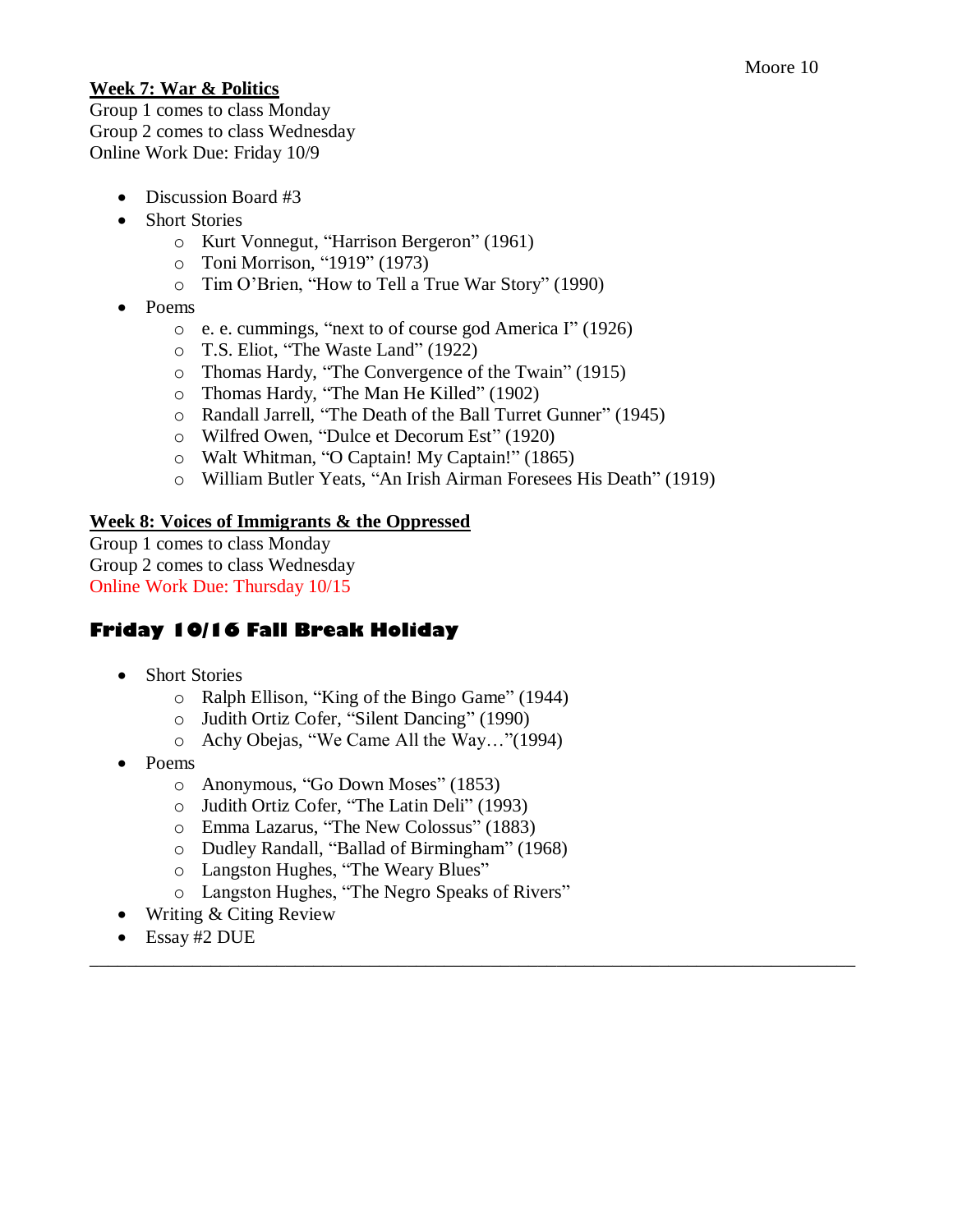## **Unit 4: Case Studies for Research Opens Friday 10/16**

#### **Week 9: Beginning Research, Reading, Brainstorming**

Group 1 comes to class Monday Group 2 comes to class Wednesday Online Work Due: Friday 10/23

- Research Paper Assignment
- Writing Projects
	- o Writing a Research Paper
	- o Writing a Research Paper
- Anthology of Casebooks for Research Papers
	- o Emily Dickinson
	- o William Faulkner
	- o Robert Frost
	- o The Harlem Renaissance
	- o Flannery O'Connor

#### **Week 10: Research, Reading, & Synthesizing Information**

Group 1 comes to class Monday Group 2 comes to class Wednesday Online Work Due: Friday 10/30

- Annotated Bibliography
- Research Paper Outline
- Research and Documentation
- Organizing Your Essay
- Quoting, Paraphrasing, and Summarizing

#### **Week 11: Prewriting, Drafting, and Adding Information**

Group 1 comes to class Monday Group 2 comes to class Wednesday Online Work Due: Friday 11/6

- Discussion Board #4
- Research Paper Rough Draft

#### **Week 12: Revising & Editing**

Group 1 comes to class Monday Group 2 comes to class Wednesday Online Work Due: Friday 11/13

- Research Paper Revision & Editing
- Research Paper Final Copy DUE